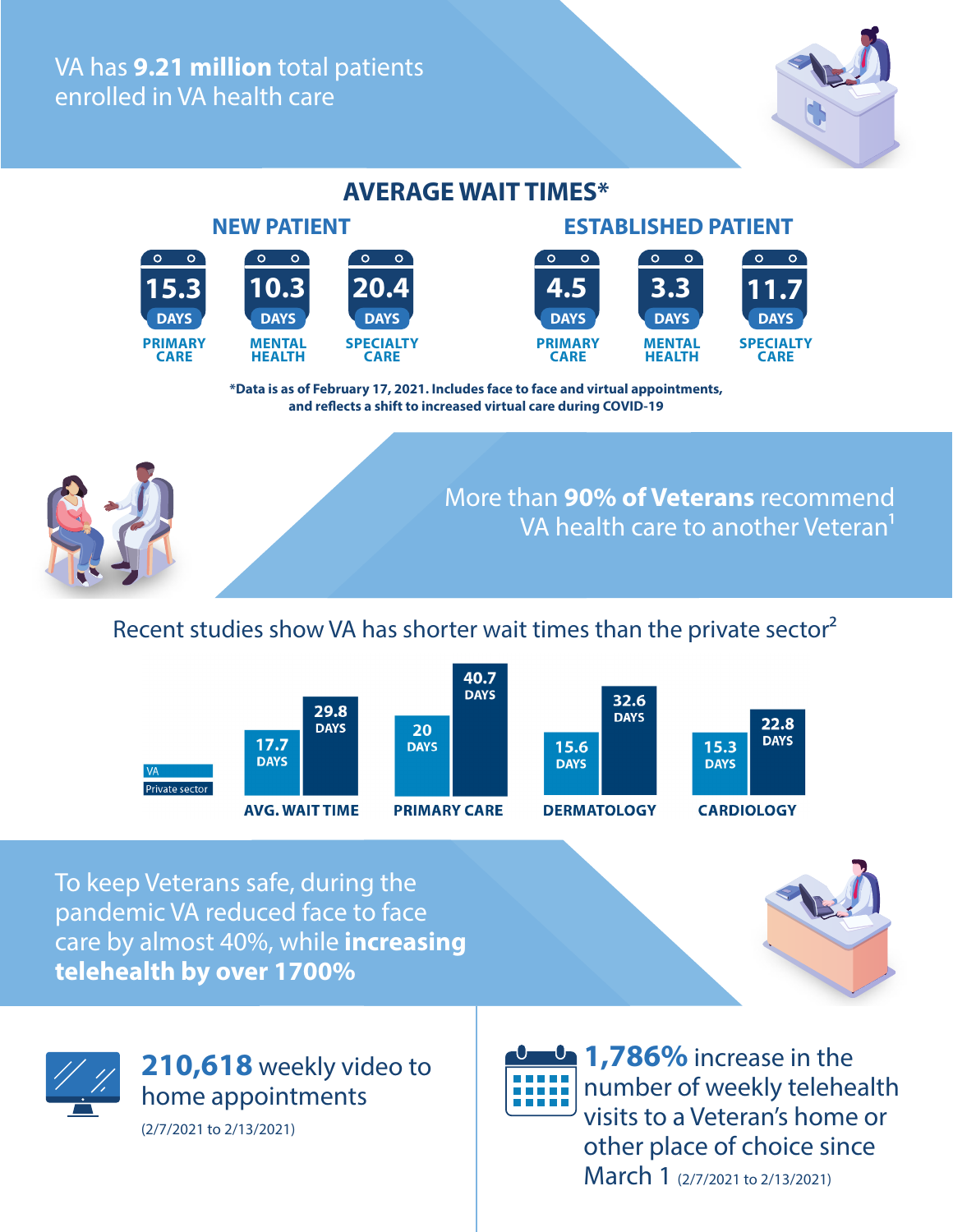# Total Completed Telehealth Visits





# VHA-wide trust scores indicate high patient trust in outpatient services



# **12 MILLION**

Same-day appointments in Primary Care, Specialty Care and Mental Health each year, which accounts for **20% of total completed face to face appointments**